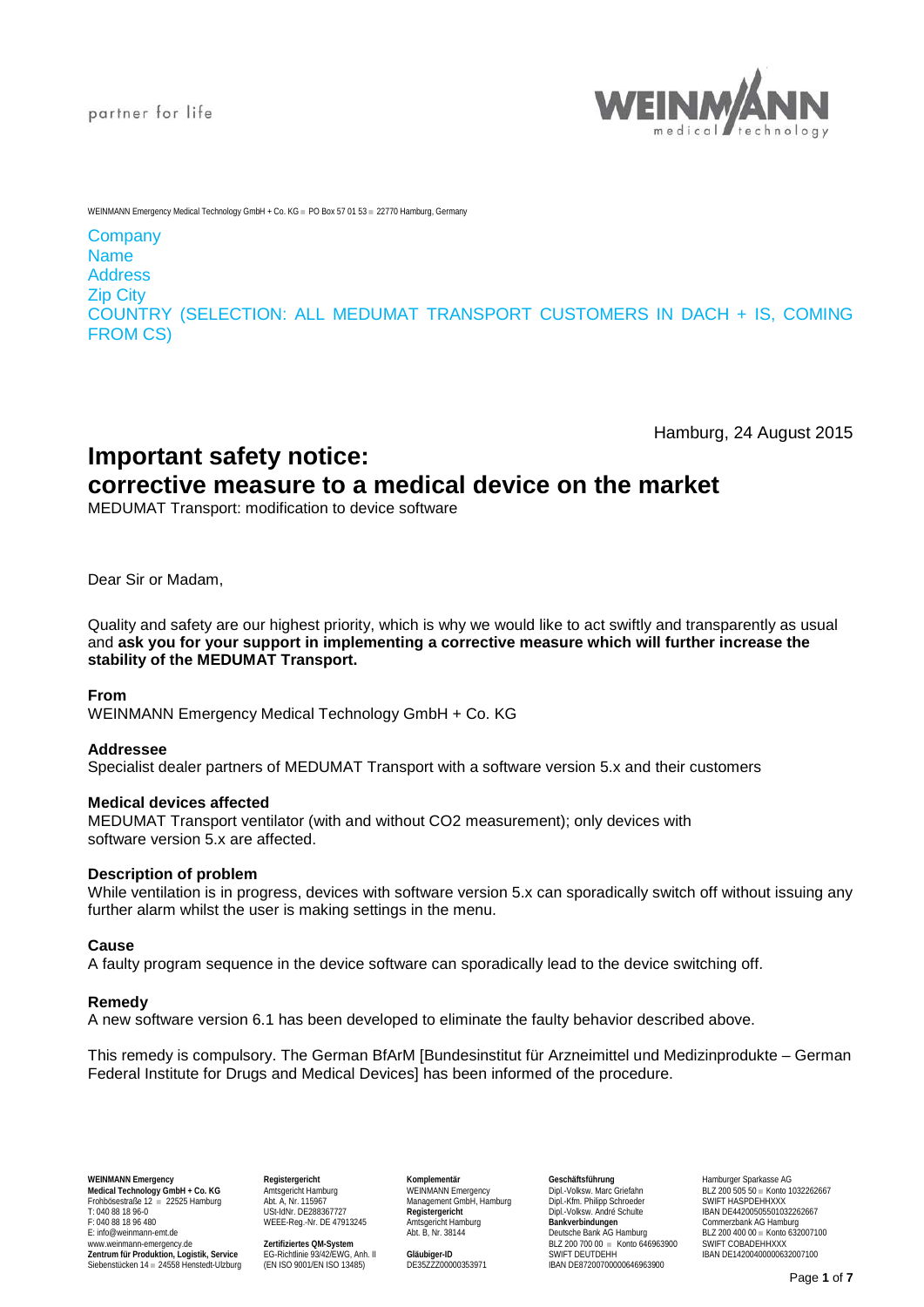

## **As a specialist dealer you must now ...**

- Ensure that this **safety information** is brought to the attention of all your customers for the abovementioned products and any other people to be informed. **Please also pass on to your customers the enclosed letter to final customers for this purpose.**
- Please check the software version of your MEDUMAT Transport in the "Device data" menu. (Main menu  $\rightarrow$  Options  $\rightarrow$  Device data)
- **All** MEDUMAT Transport devices with software version 5.x **must** provide evidence of updating to the new **software version 6.1**. The update files for this are available for you to download at no charge from the login area of our website [www.weinmann-emergency.de.](http://www.weinmann-emergency.de/)
	- a. Install software -version 6.1 on all your devices with software version 5.x. As an alternative to you and your staff performing the software update, you can make the new software version 6.1 available to your affected customers. The integrated owner/operator menu means that from software version 5.x, every owner/operator can update his MEDUMAT Transport independently. Performance of a software update is described in Section **8.4 "Software update"** of the instructions for use entitled "MEDUMAT Transport from software version 5.1".
	- b. Please return to us a device-specific report about completion of the update by clicking on the corresponding button in the login area. For this purpose please also get your customers who perform the update independently to report each device update to you using the serial number of the MEDUMAT Transport.
	- c. If as a specialist dealer you have no WEINMANN Emergency login, you can apply for one by means of a simple registration process at [www.weinmann-emergency.de.](http://www.weinmann-emergency.de/)
- No functional changes in the operation of the device compared to predecessor versions are associated with software version 6.1. As manufacturers, we do not therefore consider it necessary to repeat instruction in line with the German MPBetreibV [Medizinprodukte-Betreiberverordnung – German regulations governing the owners/operators of medical devices].
- As the above-described fault occurs only very rarely, users can continue using their MEDUMAT Transport devices until the update is installed. However, please note the **recommended course of action** below:
	- 1. Subject the ventilator and the patient to continuous monitoring during ventilation and always keep an alternative method of ventilation to hand.
	- 2. Particularly when navigating in the menu, check to ensure that the device is running smoothly.
	- 3. However, should the above-mentioned behavior still occur: **switch the device back on again immediately,** and continue the ventilation in progress by pressing the "Last patient" key.
- Please ensure that this **safety information** is brought to the attention of all users of the abovementioned products and other people to be informed in your organization.
- Please use the attached reply form **to confirm receipt of this letter and that it has been passed on**.

WEINMANN Emergency<br> **Medical Technology GmbH + Co. KG** Amtsgericht Hamburg **Complementar Complementar Geschäftsführung** Geschäftsführung<br>
Dipl.-Volksw. Marc Griefahn BLZ 200 505 50 = Konto 1032262667 Medical Technology GmbH + Co. KG Amtsgericht Hamburg WEINMANN Emergency Dipl.-Volksw. Marc Griefahn BLZ 200 505 50 = Konto<br>Frohbösestraße 12 = 22525 Hamburg Abt. A, Nr. 115967 Management GmbH, Hamburg Dipl.-Kfm. Philipp Sc Frohbösestraße 12 ■ 22525 Hamburg Abt. A, Nr. 115967 Management GmbH, Hamburg Dipl.-Kfm. Philipp Schroeder Abt. A, Nr. 115967<br>T: 040 88 18 96-0 USI-IdNr. DE288367727 Registergericht Dipl.-Volksw. André Sc T: 040 88 18 96-0 USt-IdNr. DE288367727 **Registergericht** USt-Immunes and Dipl.-Volksw. André Schulte IBAN DE44200505501032262667<br>
T: 040 88 18 96-0 USt-1dNr. DE288367727 **Registergericht Dipl.-Volksw. André Schulte IBAN** F: 040 88 18 96 480 WEEE-Reg.-Nr. DE 47913245 Amtsgericht Ham<br>E: info@weinmann-emt.de **Bank Ag Hamburg Ad Act Bank Ag Hamburg Ad Act B**, Nr. 38144

Siebenstücken 14 ■ 24558 Henstedt-Ulzburg (EN ISO 9001/EN ISO 13485) DE35ZZZ00000353971 IBAN DE87200700000646963900

WEEE-Reg.-Nr. DE 47913245 Amisgericht Hamburg<br>
Abt. B, Nr. 38144 Deutsche Bank AG Hamburg BLZ 200 400 00 ■ Konto 632007100<br>
Zertifiziertes QM-System BLZ 200 400 Deutsche Bank AG Hamburg BLZ 200 400 00 ■ Konto 632007100<br>
E www.weinmann-emergency.de **Zertifiziertes QM-System** BLZ 200 700 00 ■ Konto 646963900 SWIFT COBADEHHXXX **Zentrum für Produktion, Logistik, Service** EG-Richtlinie 93/42/EWG, Anh. II **Gläubiger-ID** SWIFT DEUTDEHH IBAN DE14200400000632007100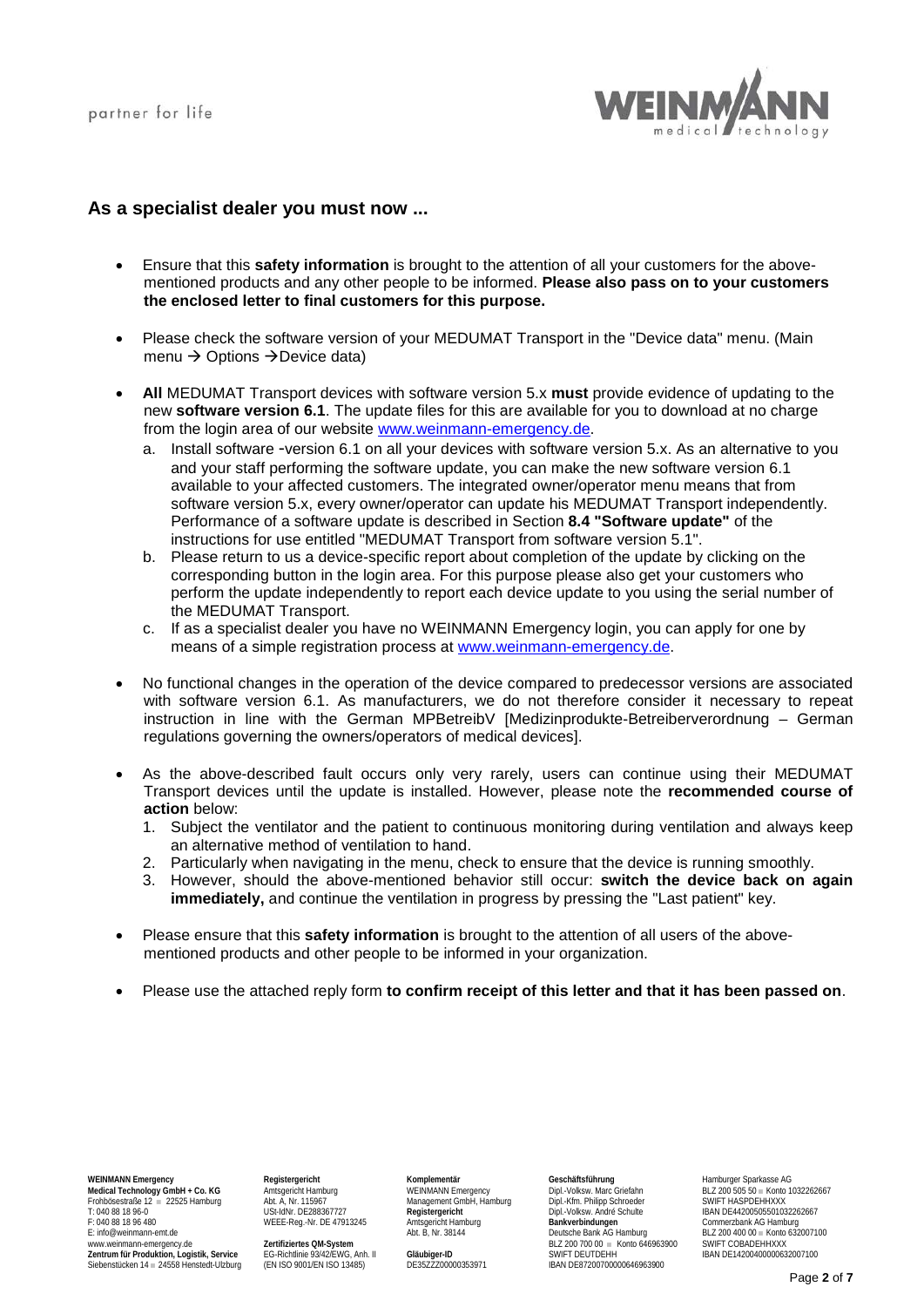

## **Contact**

If you have any questions, please contact us directly - we will of course be happy to answer any questions you may have. If required, please feel free to contact your Area Manager or our Technical Service, Tel: +49 40 88 18 96 - 122, e-mail: TechnischerService@weinmann-emt.de.

Yours sincerely,

WEINMANN Emergency Medical Technology GmbH + Co. KG

fatule

### **Organizational information**

 $R$   $S$ 

André Schulte<br>
Managing Director<br>
Managing Director<br>
Campus Authorized Signatory Authorized Signatory Head of Quality Management and Regulatory Affairs

Please note: WEINMANN Emergency Medical Technology GmbH + Co. KG is the legal successor of the Emergency business unit of WEINMANN Geräte für Medizin GmbH + Co. KG, which originally launched the devices on the market.<br>WEINMANN Emergency has retained all customer addresses and the delivery territories of the Emergency business unit, with the result that this "safety information" can be the affected users of MEDUMAT Transport.

T: 040 88 18 96-0 USt-IdNr. DE288367727 Registergericht Dipl.-Volksw. André Schulte IBAN DE44200505501032262667<br>
T: 040 88 18 96-0<br>
E: Info@weinmann-emt.de WEEE-Reg.-Nr. DE 47913245 Amtsgericht Hamburg Abt. B, Nr. 38144 De F: 040 88 18 96 480 WEEE-Reg.-Nr. DE 47913245<br>E: info@weinmann-emt.de

www.weinmann-emergency.de **Zertifiziertes QM-System** BLZ 200 700 00 ■ Konto 646963900 SWIFT COBADEHHXXX **Zentrum für Produktion, Logistik, Service** EG-Richtlinie 93/42/EWG, Anh. II **Gläubiger-ID** SWIFT DEUTDEHH IBAN DE14200400000632007100 Siehrum Siehenstedt-Ulzburg (State Henrik Henrik 1200)<br>Siebenstücken 14 = 24558 Henstedt-Ulzburg (EN ISO 9001/EN ISO 13485) DE35ZZZ00000353971

WEEE-Reg.-Nr. DE 47913245 Amisgericht Hamburg<br>
Abt. B, Nr. 38144 Deutsche Bank AG Hamburg BLZ 200 400 00 ■ Konto 632007100<br>
Zertifiziertes QM-System BLZ 200 400 Deutsche Bank AG Hamburg BLZ 200 400 00 ■ Konto 632007100<br>
E

WEINMANN Emergency Hamburger Sparkasse AG - - "Registergericht - "Komplementär - Geschaftsführung - Hamburger Sparkasse AG<br>- Medical Technology GmbH + Co. KG - Amisgericht Hamburg - WEINMANN Emergency - Dipl.-Volksw. Marc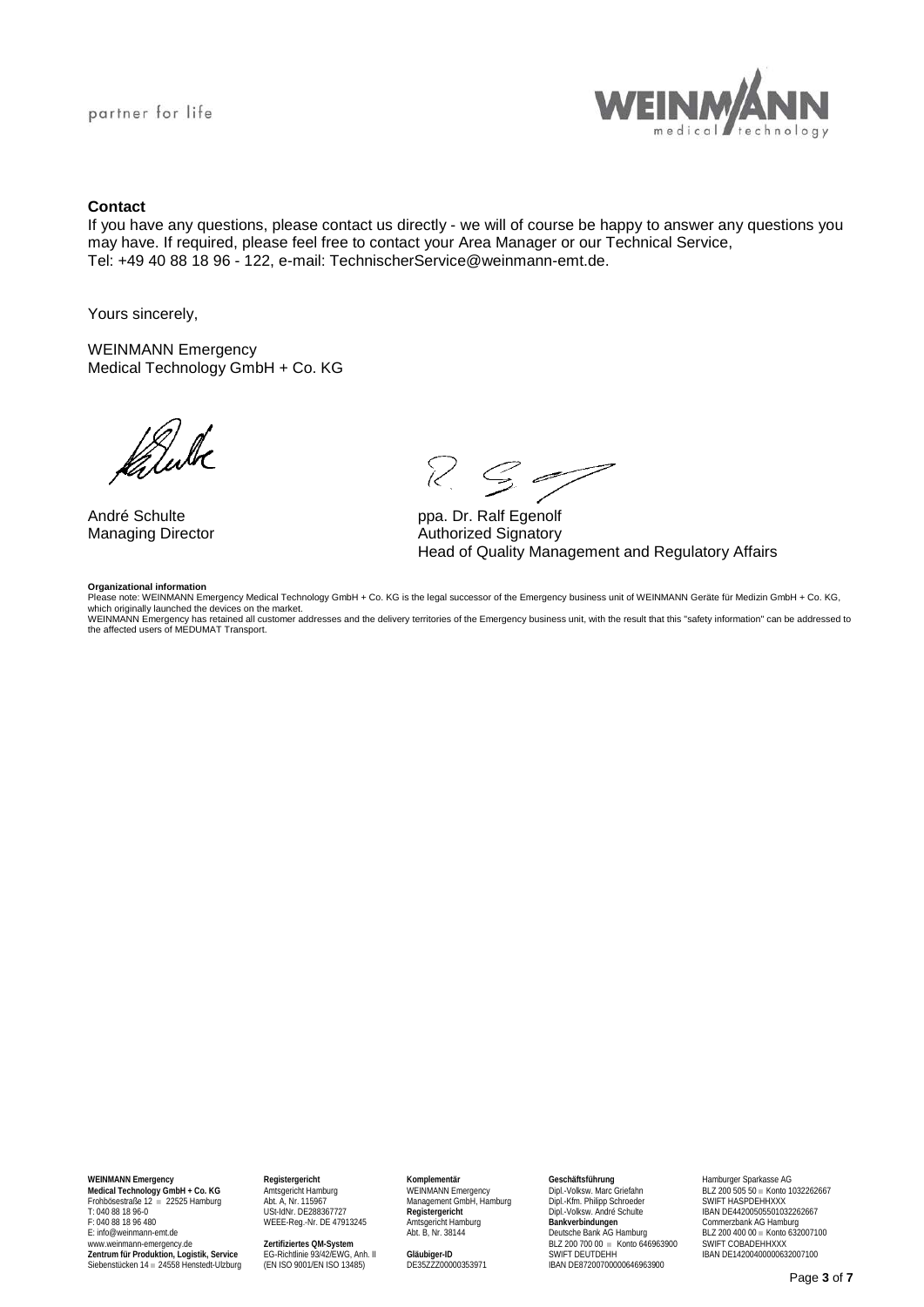## **Report to WEINMANN Emergency**

**re safety information for "MEDUMAT Transport: Adaptation to device software" dated 08/24/2015**

Original letter sent to: Insert ADDRESSEE FIELD as on page 1 of covering letter **Company** Name Address Zip City **COUNTRY** 

**Please complete this reply form in full and send it** by fax, e-mail or post to:

# **Fax: +49 40 88 18 96 - 25492**

## **e-mail: vigilance@weinmann-emt.de**

**WEINMANN Emergency Medical Technology GmbH + Co. KG** Safety Officer for Medical Devices Frohbösestraße 12 22525 Hamburg GERMANY

**Please complete in full in block capitals:** 

**Company details are identical to those of the addressee above.**

\_\_\_\_\_\_\_\_\_\_\_\_\_\_\_\_\_\_\_\_\_\_\_\_\_\_\_\_\_\_\_\_\_\_\_\_\_

**Company details differ from those of the addressee above as follows:**

Your customer no.:

**Company + address:** 

**I hereby confirm receipt of this letter** and that I **have read and understood its contents**. **This letter has been brought to the attention of all users of the product and other people in my organization who need to be informed**. If the products have been passed on to third parties (applies to specialist dealers, for example), a **copy of this information has been passed on to them**.

 $\_$ 

 $\overline{\phantom{a}}$  ,  $\overline{\phantom{a}}$  ,  $\overline{\phantom{a}}$  ,  $\overline{\phantom{a}}$  ,  $\overline{\phantom{a}}$  ,  $\overline{\phantom{a}}$  ,  $\overline{\phantom{a}}$  ,  $\overline{\phantom{a}}$  ,  $\overline{\phantom{a}}$  ,  $\overline{\phantom{a}}$  ,  $\overline{\phantom{a}}$  ,  $\overline{\phantom{a}}$  ,  $\overline{\phantom{a}}$  ,  $\overline{\phantom{a}}$  ,  $\overline{\phantom{a}}$  ,  $\overline{\phantom{a}}$ Date, signature

\_\_\_\_\_\_\_\_\_\_\_\_\_\_\_\_\_\_\_\_\_\_\_\_\_\_\_\_\_\_\_\_\_\_\_\_\_

\_\_\_\_\_\_\_\_\_\_\_\_\_\_\_\_\_\_\_\_\_\_\_\_\_\_\_\_\_\_\_ Name (in block capitals)

\_\_\_\_\_\_\_\_\_\_\_\_\_\_\_\_\_\_\_\_\_\_\_\_\_\_\_\_\_\_\_ Position (in block capitals)

\_\_\_\_\_\_\_\_\_\_\_\_\_\_\_\_\_\_\_\_\_\_\_\_\_\_\_\_\_\_\_ E-mail (in block capitals)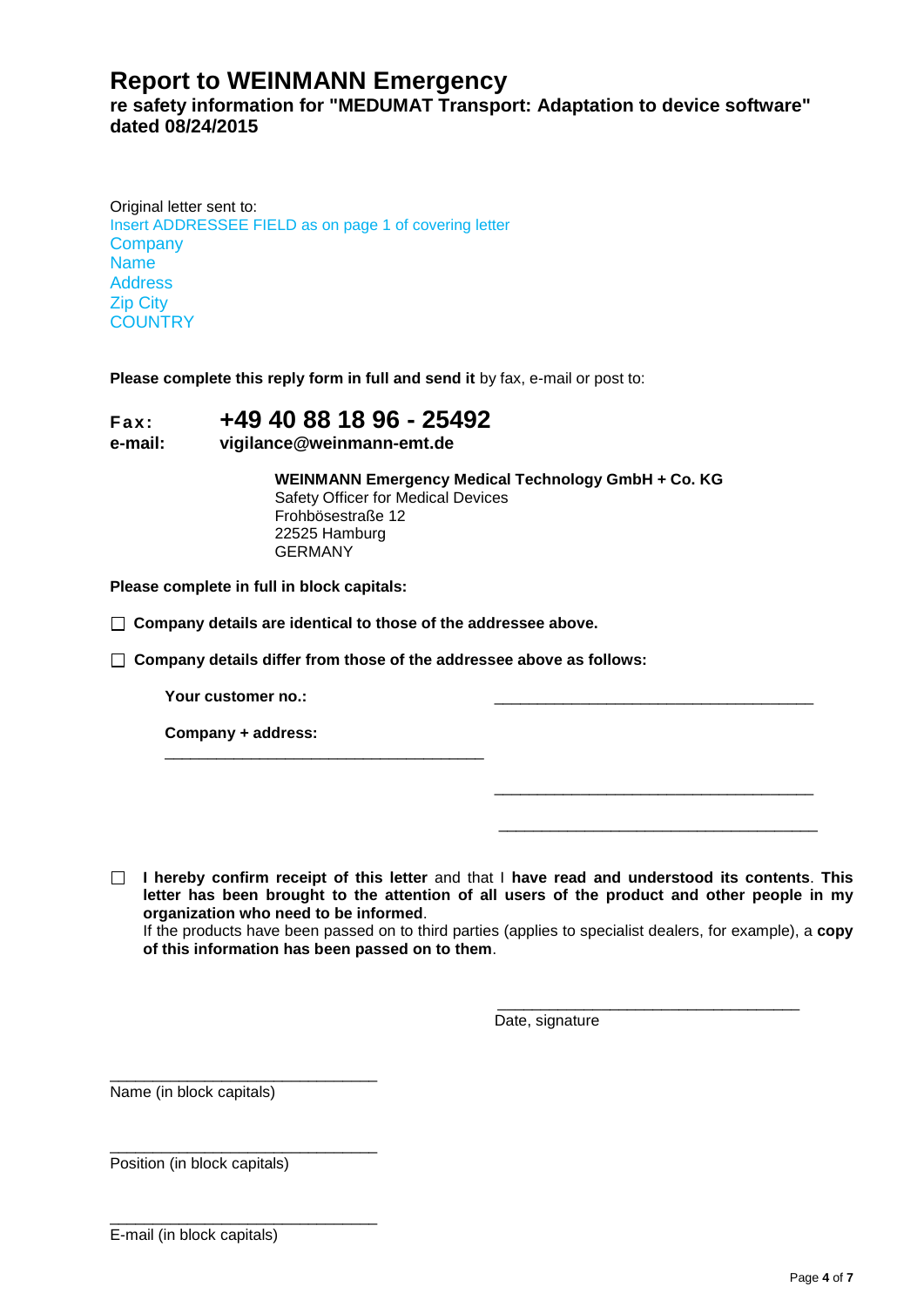WEINMANN Emergency Medical Technology GmbH + Co. KG · PO Box 57 01 53 · 22770 Hamburg, Germany

**Company** Name Address Zip City COUNTRY (SELECTION: ALL MEDUMAT TRANSPORT CUSTOMERS IN DACH + IS, COMING FROM CS)

Hamburg, xx. August 2015

**Important safety notice:** 

# **Corrective measure to a medical device on the market**

MEDUMAT Transport: Modification to device software

Dear Sir or Madam,

Quality and safety are our highest priority, which is why we would like to act swiftly and transparently as usual and **ask you for your support in implementing a corrective measure which will further increase the stability of the MEDUMAT Transport.**

## **From**

WEINMANN Emergency Medical Technology GmbH + Co. KG

## **Addressee**

Users and owners/operators of MEDUMAT Transport devices with software version 5.x

## **Medical devices affected**

MEDUMAT Transport ventilator (with and without CO2 measurement); only devices with software version 5.x are affected.

## **Description of problem**

While ventilation is in progress, devices with software version 5.x can sporadically switch off without issuing any further alarm whilst the user is making settings in the menu.

## **Cause**

A faulty program sequence in the device software can sporadically lead to the device switching off.

## **Remedy**

A new software version 6.1 has been developed to eliminate the faulty behavior described above.

This remedy is compulsory. The german BfArM [Bundesinstitut für Arzneimittel und Medizinprodukte – german Federal Institute for Drugs and Medical Devices] has been informed of the procedure.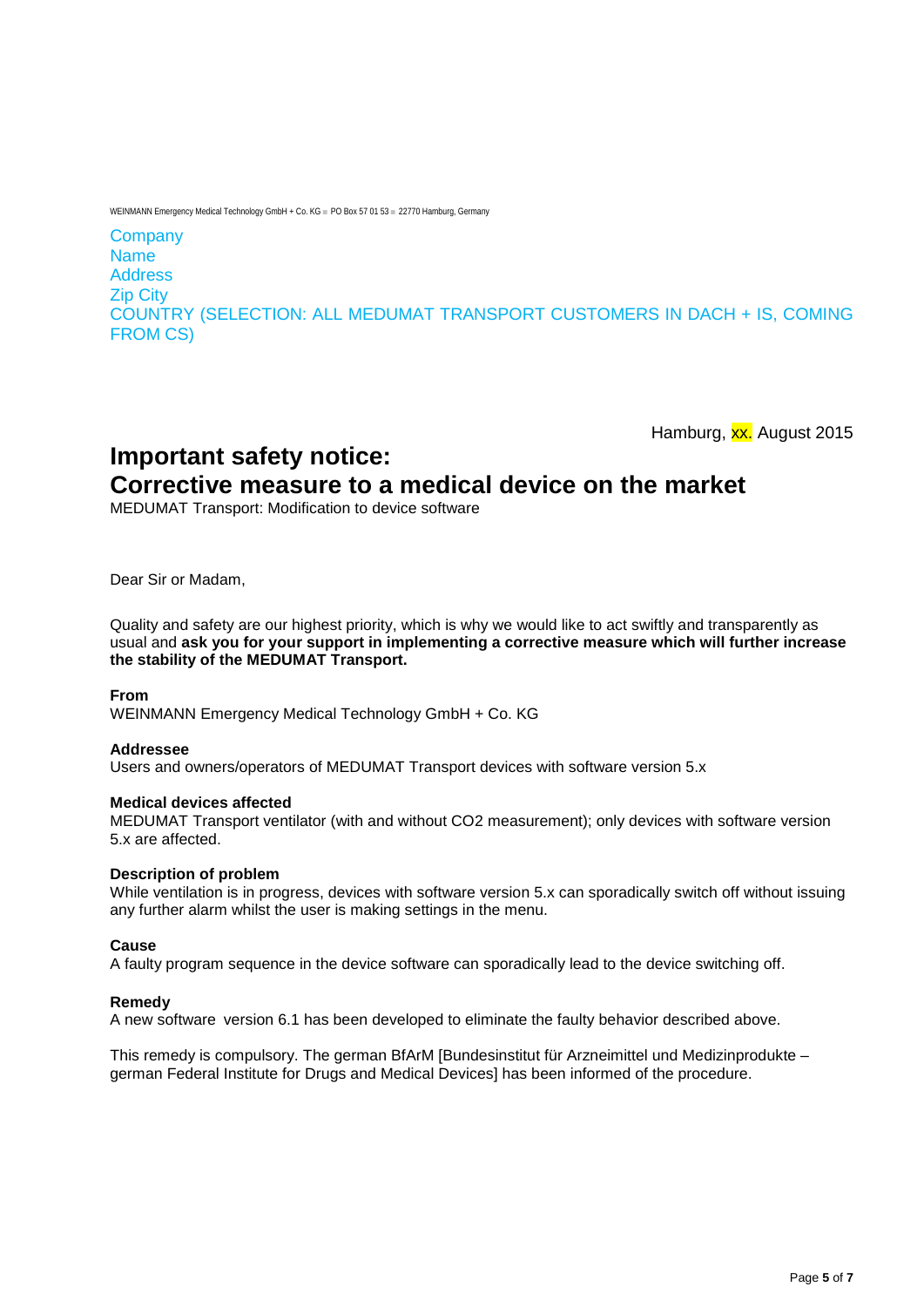## **As an owner/operator or user you must now ...**

- Please check the software version of your MEDUMAT Transport in the "Device data" menu. (Main menu  $\rightarrow$  Options  $\rightarrow$  Device data)
- **All** MEDUMAT Transport devices with software version 5.x **must** provide evidence of updating to the new **software version 6.1**. The update files for this are available for you to download at no charge from the login area of our website [www.weinmann-emergency.de.](http://www.weinmann-emergency.de/)
	- d. Install software version 6.1 on all your devices with software version 5.x. All MEDUMAT Transport devices affected by this safety notice already have the integrated owner/operator menu. Every owner/operator can update his MEDUMAT Transport independently using this menu. Performance of a software update is described in Section **8.4 "Software update"** of the instructions for use entitled "MEDUMAT Transport from software version 5.1".
	- e. Please return to us a device-specific report about completion of the update by clicking on the corresponding button in the login area.
	- f. If you have no WEINMANN Emergency login, you can apply for one by means of a simple registration process at [www.weinmann-emergency.de](http://www.weinmann-emergency.de/) . Otherwise, please get in touch with your contact for WEINMANN Emergency products.
- As the above-described fault occurs only very rarely, you can continue using your MEDUMAT Transport devices until the software update is installed. However, please note the **recommended course of action** below:
	- 1. Subject the ventilator and the patient to continuous monitoring during ventilation and always keep an alternative method of ventilation to hand.
	- 2. Particularly when navigating in the menu, check to ensure that the device is running smoothly.
	- 3. However, should the above-mentioned behavior still occur: **Switch the device back on again immediately** and continue the ventilation in progress by pressing the "Last patient" key.
- Please ensure that this **safety information** is brought to the attention of all users of the abovementioned products and other people to be informed in your organization.
- No functional changes in the operation of the device compared to predecessor versions are associated with software version 6.1. As manufacturers, we do not therefore consider it necessary to repeat instruction in line with the german MPBetreibV [Medizinprodukte-Betreiberverordnung – german regulations governing the owners/operators of medical devices].